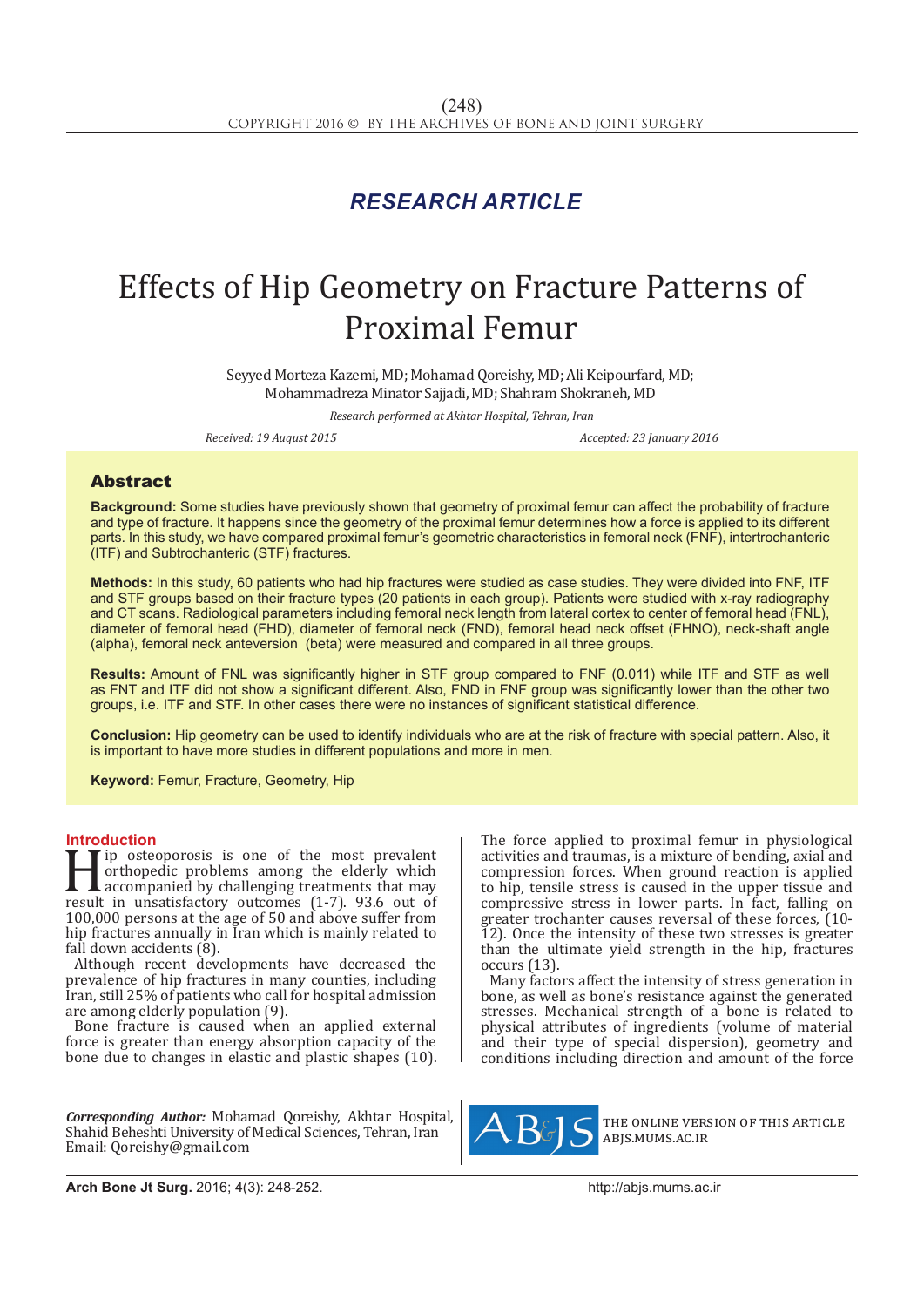THE ARCHIVES OF BONE AND JOINT SURGERY. ABJS.MUMS.AC.IR HIP GEOMETRY AND FRACTURE PATTERNS OF PROXIMAL FEMUR VOLUME 4. NUMBER 3. JULY 2016

applied (14).

In this study, we have used x-ray radiography and CT images to study and compare geometric parameters of proximal femur in different types of hip fracture intertrochanteric, subtrochanteric, and femoral neck in order to assist with identifying geometric risk factors, in addition to bone mineral density (BMD). Recent investigations have revealed that prevalence of hip fractures and associated financial burden in Iran is significantly lower than the developed countries (5, 6). Such lower prevalence can be explained by the differences in the geometry of the proximal femur.**.** In addition, to the best of our knowledge, no similar studies have been carried out among Iranian populations while previous studies indicate that geometric parameters are different in different races (5).

#### **Material and Methods**

In this study, 60 patients, including 38 female and 22 males suffering from hip fracture caused by low energy trauma have been studied. The patients have been admitted to Akhtar Hospital's emergency department in 2013 with the age range of 60 to 75 years old. Patients suffering from pathological fractures, paralysis, rheumatic diseases, bone Paget´s disease, chronic kidney disease and liver or lung disease were excluded from this study. Likewise, individuals with a history of long-term immobilization (for 6 months or more), longterm medications (for 6 months or more) , using drugs with impacts on bone metabolism such as estrogen, anabolic steroids, calcitonin, bisphosphonates, and also patients under treatment with antiepileptic drugs or corticosteroids for more than 3 months were not included in the study. Patients were examined initially to make sure that they do not belong to the excluded

patient populations. Then, goals and the methodology of the study were explained to volunteer patients or their companion/care provider. Once they agreed to get involved in the study, written consent forms were handed out to be signed.

All patients underwent anteroposterior (AP) and lateral x-ray radiography to identify the type of hip fracture. AP view was also done in internal rotation to measure the most realistic femoral neck length. Patients were classified under FNF, ITF or STF groups based on their type of fracture. Patients were then referred for CT scan on both sides. In AP internal rotation x-ray radiography, as shown in Figure 1, the following parameters were measured and statistically analyzed:

 FNL: Length between lateral cortex in proximal femur and center of femoral head along femoral neck axis;

 FHD: Femoral head diameter drawn from center of femoral head;

FND: Longest femoral neck diameter;

 FHNO: Femoral head neck offset: the ratio of femoral head to femoral neck;

Alpha angle: neck-shaft angle: the angle between femoral shaft axis and femoral neck axis

Beta angle: femur Anteversion measured in CT scan.

To compare quantitative data collected from the three groups, ANOVA test including post hoc test in SPSS Ver.15 was performed. For qualitative analysis of the collected data, Chai Dou test was conducted. In this study, *P*<0.05 was considered as a significance threshold.

#### **Results**

Differences in age, gender, and BMI were not significant among the three groups. The amount of measurements for the three groups have been demonstrated and compared in Table 1. Amount of FNL in FNF was

| Table 1. Comparison of Average Parameters Studied in All Three Groups                                                               |                                    |                                   |                                    |         |
|-------------------------------------------------------------------------------------------------------------------------------------|------------------------------------|-----------------------------------|------------------------------------|---------|
| Group                                                                                                                               | <b>FNF</b><br>$(n=20)$             | <b>ITF</b><br>$(n=20)$            | <b>STF</b><br>$(n=20)$             | P-Value |
| $FNL$ (cm) $*$                                                                                                                      | $9.6 \pm 0.49$<br>$(8.9 - 10.5)$   | $9.87 \pm 0.49$<br>$(9.2 - 10.9)$ | $10.04 \pm 0.39$<br>$(9.3 - 10.6)$ | 0.032   |
| $FHD$ (cm)                                                                                                                          | $4.7 \pm 0.45$<br>$(4.1 - 5.9)$    | $4.83 \pm 0.4$<br>$(4 - 5.9)$     | $5.05 \pm 0.43$<br>$(4.4 - 5.9)$   | n.s.    |
| $FND$ (cm) $*$                                                                                                                      | $3.2 \pm 0.29$<br>$(2.8 - 3.9)$    | $3.64 \pm 0.4$<br>$(3 - 4.1)$     | $3.8 \pm 0.29$<br>$(3.3 - 4.5)$    | 0.045   |
| FHNO <sup>*</sup>                                                                                                                   | $1.48 \pm 0.14$<br>$(1.27 - 1.87)$ | $1.33 \pm 0.14$<br>$(1.05 - 1.6)$ | $1.33 \pm 0.12$<br>$(1.17 - 1.58)$ | 0.015   |
| $\alpha$ (degree)                                                                                                                   | $123.2 \pm 7.1$<br>$(110 - 136)$   | $124 \pm 6.4$<br>$(110 - 132)$    | $124.5 \pm 5.5$<br>$(115 - 133)$   | n.s.    |
| $\beta$ (degree)<br>the contract of the contract of the contract of the contract of the contract of the contract of the contract of | $14.6 \pm 4.5$<br>.                | $12.7 \pm 3.5$                    | $16.1 \pm 5$                       | < 0.001 |

\*Instances with significant statistical difference

FNL: length of femoral neck from lateral cortex to center of femoral head;

FHD: diameter of femoral head;

FND: diameter of femoral neck;

FHNO: c/d ration;

α: neck-shaft angle;

β: femoral anteversion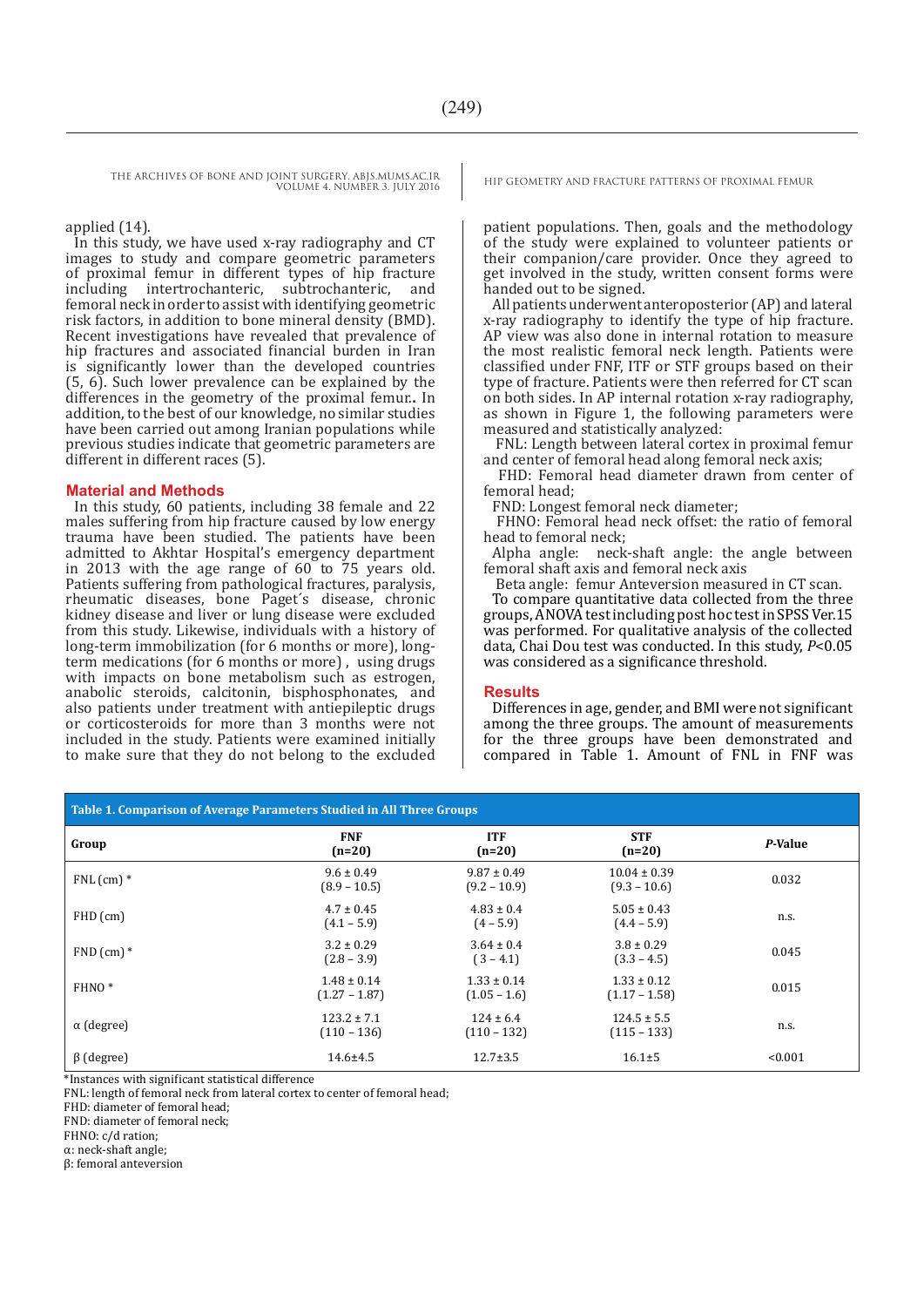VOLUME 4. NUMBER 3. JULY 2016

Ε  $\alpha$ B

**Figure 1. The method of measurement of radiographic parameters. femoral neck length: Length between lateral cortex in proximal femur (B) and center of femoral head along femoral neck axis (A); Femoral head diameter: Femoral head diameter drawn from center of femoral head (Line C-D); Femoral neck diameter: Longest femoral neck diameter (Line E-F); Femoral head neck offset: the ratio of femoral head to femoral neck; Neck-shaft angle (α): the angle between femoral shaft axis and femoral neck axis.**

significantly lower than STF (0.011) while ITF and STF as well as FNF and ITF did not show a significant difference. Additionally, femoral neck diameter (FND) in FNF was significantly lower than ITF and STF (*P*=0.045). In other cases, no significant statistical difference.

#### **Discussion**

Solid evidence clearly suggests that low BMD is an important risk factor in hip fracture; however, nowadays hip's geometry and its role in bone strength as an important factor in instances of bone fracture has received a lot of attention (15, 16). Difference in hip geometry could change fracture pattern. Bowey et al. showed that patient sustaining an intracapsular fracture is more likely to have a longer femoral neck compared with intertrochanteric fractures. Also, intracapsular fractures occur in patients with narrower femoral neck (17). In addition, Faulkner et al. found that risk of hip fracture for hip axis length was nearly twice the mean value for each standard deviation (9).

Hip geometry determination could assist early detection of high risk individuals (5,15,18). Many studies suggested that hip fracture risk prediction requires simultaneous study of BMD and hip geometry (19-21). Some studies have used various measuring techniques to show that hip axis length, neck shaft angle or width of femoral neck have influences on hip fracture; while others have shown different or contradictory results (22). For instance, Keyak et al. showed that amount of length between lateral cortex of proximal femur is significantly higher in subtrochantric fracture compared to femoral neck fracture (11). This is an indicative of how opinions differ in terms of geometric attributes influencing risk of fracture and that researchers are yet to reach a consensus

THE ARCHIVES OF BONE AND JOINT SURGERY. ABJS.MUMS.AC.IR HIP GEOMETRY AND FRACTURE PATTERNS OF PROXIMAL FEMUR

on the matter (23). The varying results mentioned above may caused by using different measuring and imaging methods, different studies (retrospective vs. prospective studies), limitations in sample volume and studies carried out in different populations.

Another important factor is that most of these studies have not differentiated various types of hip fracture (femoral neck fracture, subtrochanteric or intetrochanteric) (8). While different types of hip fracture in clinical or epidemiological affairs are considered as homogenous pathologies, there are fundamental difference in terms of anatomy, surgical treatments, BMD, etiology, risk factors, patients' characteristics, consequences and also morphological parameters (9, 24).

It is also important to study the role of these parameters in the increase of fracture risk factor in different populations because there is a difference between realistic role of these parameters in fracture patterns in Iran compared with other studies conducted in other countries  $(12, 24)$ .

The limitations of our study include its retrospective single center nature. We did not estimate future fracture pattern by using the parameters. In addition, we did not not use 3D CT scan of fractures to measuring the parameters but it seems to be useful to determine some other parameters to find the special relationships between them and the pattern of fractures.

BMD measurement of femoral head found not to be a fracture predicting factor, especially in non-osteoporotic range. This study determined that geometry of proximal femur could affect the probability and type of fracture by changing that how force is applied in different parts of the bone. In addition, we found lower femoral neck diameter is a prominent risk factor in femoral neck fractures in compared with intertrochanteric or subtrochanteric fractures.

Evidence from our experience also suggest that a longer hip femoral neck length, longer femoral neck diameter and greater femoral head neck offset increase the risk of fracture; however, longer femoral neck diameter may decrease the risk of femoral neck fracture compared with trochanteric fractures. We hope that this study provides an impetus for further prospective multicenter researches focusing on these parameters in making special fracture patterns to determine special risk factors for fractures.

Seyyed Morteza Kazemi MD Shahram Shokraneh MD Ali Keipourfard MD Mohamad Qoreishy MD Akhtar Hospital, Shahid Beheshti University of Medical Sciences, Tehran, Iran

Mohammadreza Minator Sajjadi MD Taleghani Hospital, Shahid Beheshti University of Medical Sciences, Tehran, Iran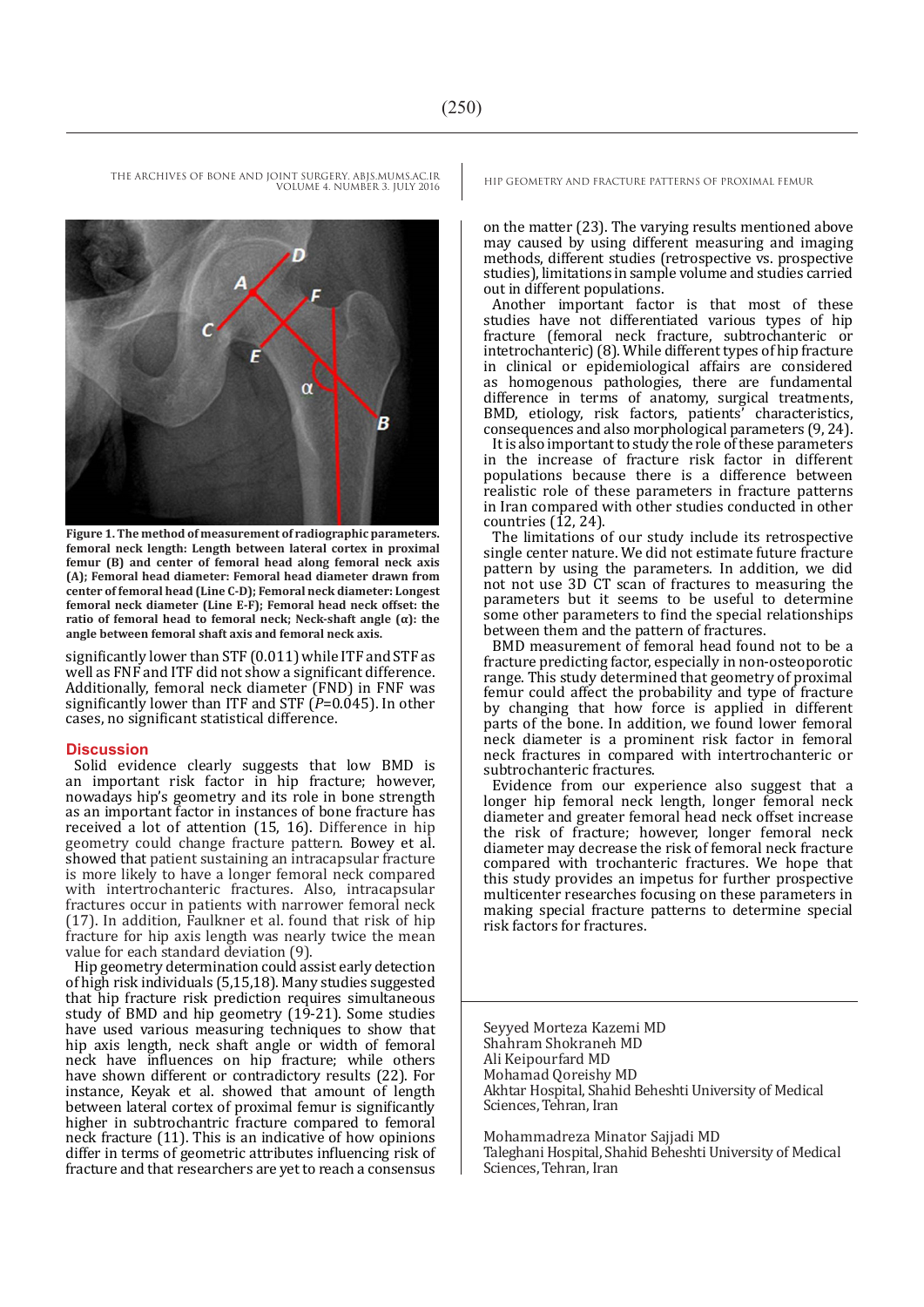THE ARCHIVES OF BONE AND JOINT SURGERY. ABJS.MUMS.AC.IR HIP GEOMETRY AND FRACTURE PATTERNS OF PROXIMAL FEMUR VOLUME 4. NUMBER 3. JULY 2016

### **References**

- 1. Karlsson KM, Sernbo I, Obrant KJ, Redlund-Johnell I, Johnell O. Femoral neck geometry and radiographic signs of osteoporosis as predictors of hip fracture. Bone. 1996; 18(4):327-30.
- 2. Chappard C, Bousson V, Bergot C, Mitton D, Marchadier A, Moser T, et al. Prediction of femoral fracture load: cross-sectional study of texture analysis and geometric measurements on plain radiographs versus bone mineral density. Radiology. 2010; 255(2):536-43.
- 3. Pulkkinen P, Jamsa T, Lochmuller EM, Kuhn V, Nieminen MT, Eckstein F. Experimental hip fracture load can be predicted from plain radiography by combined analysis of trabecular bone structure and bone geometry. Osteoporos Int. 2008; 19(4):547-58.
- 4. Thevenot J, Pulkkinen P, Kuhn V, Eckstein F, Jamsa T. Structural asymmetry between the hips and its relation to experimental fracture type. Calcif Tissue Int. 2010; 87(3):203-10.
- 5. Gnudi S, Ripamonti C, Lisi L, Fini M, Giardino R, Giavaresi G. Proximal femur geometry to detect and distinguish femoral neck fractures from trochanteric fractures in postmenopausal women. Osteoporos Int. 2002; 13(1):69-73.
- 6. Crabtree N, Lunt M, Holt G, Kroger H, Burger H, Grazio S, et al. Hip geometry, bone mineral distribution, and bone strength in European men and women: the EPOS study. Bone. 2000; 27(1):151-9.
- 7. Hassankhani EG, Omidi-Kashani F, Hajitaghi H, Hassankhani GG. How to Treat the Complex Unstable Intertrochanteric Fractures in Elderly Patients? DHS or Arthroplasty. Archives of Bone and Joint Surgery. 2014 Sep;2(3):174-9. PubMed PMID: 25386578. eng.
- 8. Beck TJ, Looker AC, Ruff CB, Sievanen H, Wahner HW. Structural trends in the aging femoral neck and proximal shaft: analysis of the third national health and nutrition examination survey dual-energy X-ray absorptiometry data. J Bone Miner Res. 2000; 15(12):2297-304.
- 9. Faulkner KG, Cummings SR, Black D, Palermo L, Gluer CC, Genant HK. Simple measurement of femoral geometry predicts hip fracture: the study of osteoporotic fractures. J Bone Miner Res. 1993; 8(10):1211-7.
- 10. Gregory JS, Testi D, Stewart A, Undrill PE, Reid DM, Aspden RM. A method for assessment of the shape of the proximal femur and its relationship to osteoporotic hip fracture. Osteoporos Int. 2004; 15(1):5-11.
- 11. Keyak JH, Rossi SA, Jones KA, Les CM, Skinner HB. Prediction of fracture location in the proximal femur using finite element models. Med Eng phys. 2001; 23(9):657-64.
- 12. Gregory JS, Testi D, Stewart A, Undrill PE, Reid DM, Aspden RM. A method for assessment of the shape of the proximal femur and its relationship to osteoporotic hip fracture. Osteoporos Int. 2003; 15(1):5-11.
- 13. Pulkkinen P, Eckstein F, Lochmuller EM, Kuhn V, Jamsa T. Association of geometric factors and failure load level with the distribution of cervical vs. Trochanteric hip fractures. J Bone Miner Res. 2006; 21(6):895-901.
- 14. Bouxsein ML, Szulc P, Munoz F, Thrall E, Sornay-Rendu E, Delmas PD. Contribution of trochanteric soft tissues to fall force estimates, the factor of risk, and prediction of hip fracture risk. J Bone Miner Res. 2007; 22(6):825-31.
- 15. Rudman KE, Aspden RM, Meakin JR. Compression or tension? The stress distribution in the proximal femur. Biomed Eng online. 2006; 5(1):12-9.
- 16. Flicker L, Faulkner KG, Hopper JL, Green RM, Kaymacki B, Nowson CA, et al. Determinants of hip axis length in women aged 10-89 years: a twin study. Bone. 1996; 18(1):41-5.
- 17. Bowey A, Andrew B. Proximal femoral geometry and hip fracture patterns. A multi-centre comparative radiological study from southern Australia and western Scotland. J Bone Joint Surg. 2010; 92(SUPP II):271-2.
- 18. Karasik D, Dupuis J, Cupples LA, Beck TJ, Mahaney MC, Havill LM, et al. Bivariate linkage study of proximal hip geometry and body size indices: the framingham study. Calcif Tissue Int. 2007; 81(3):162-73.
- 19. Martens M, van Audekercke R, de Meester P, Mulier JC. The mechanical characteristics of the long bones of the lower extremity in torsional loading. J Biomech. 1980; 13(8):667-76.
- 20. Alonso CG, Curiel MD, Carranza FH, Cano RP, Perez AD. Femoral bone mineral density, neck-shaft angle and mean femoral neck width as predictors of hip fracture in men and women. Multicenter Project for Research in osteoporosis. Osteoporos Int. 2000; 11(8):714-20.
- 21. Woodhead HJ, Kemp AF, Blimkie CJR, Briody JN, Duncan CS, Thompson M, et al. Measurement of midfemoral shaft geometry: repeatability and accuracy using magnetic resonance imaging and